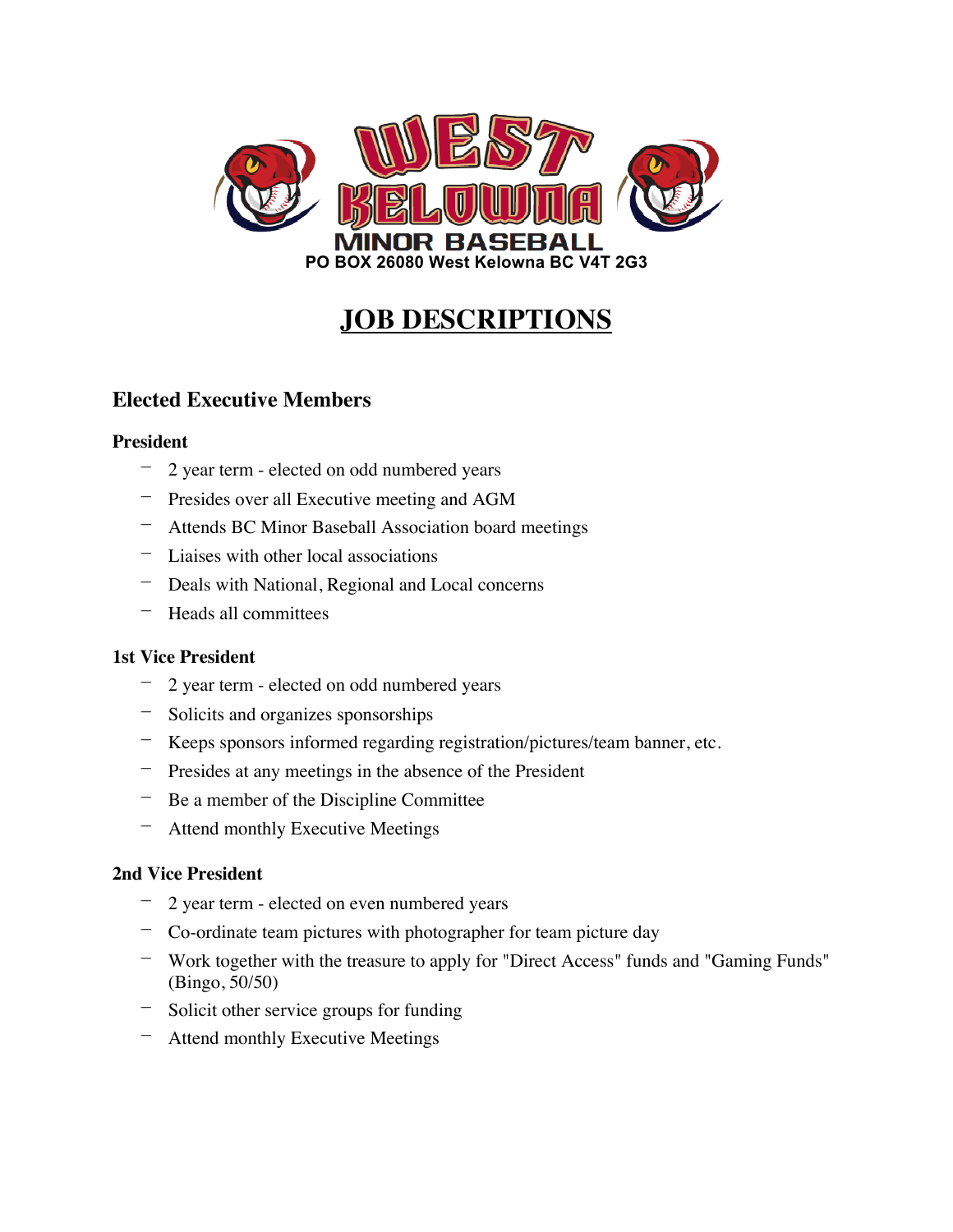## **Treasurer**

- 2-year term elected on even numbered years
- Make any bank deposits/pay bills as required
- Reconcile monthly bank statements
- Keep accurate record of monies receives and disbursed by WKMBA
- Have an annual verification and financial statement for Executive Meetings
- Attend monthly Executive Meetings

#### **Secretary**

- 2-year term elected on even numbered years
- Responsible for the Minutes of the Executive Meetings
- Distributes precious months Minutes for approval at Executive meetings
- Handles all general correspondence for the Association
- Responsible for informing the Baseball Committee of all meetings
- Attend all monthly Executive Meetings

## **Registrar**

- 2-year term elected on even numbered years
- Coordinates registration dates
- Enters all registrants' names into the Association's database
- Responsible for maintaining a permanent record of all playing members of the WKMBA
- Responsible for registering all players in the BC Minor Baseball Association
- Attend all monthly Executive Meetings

## **Continued…**

## **Appointed Members**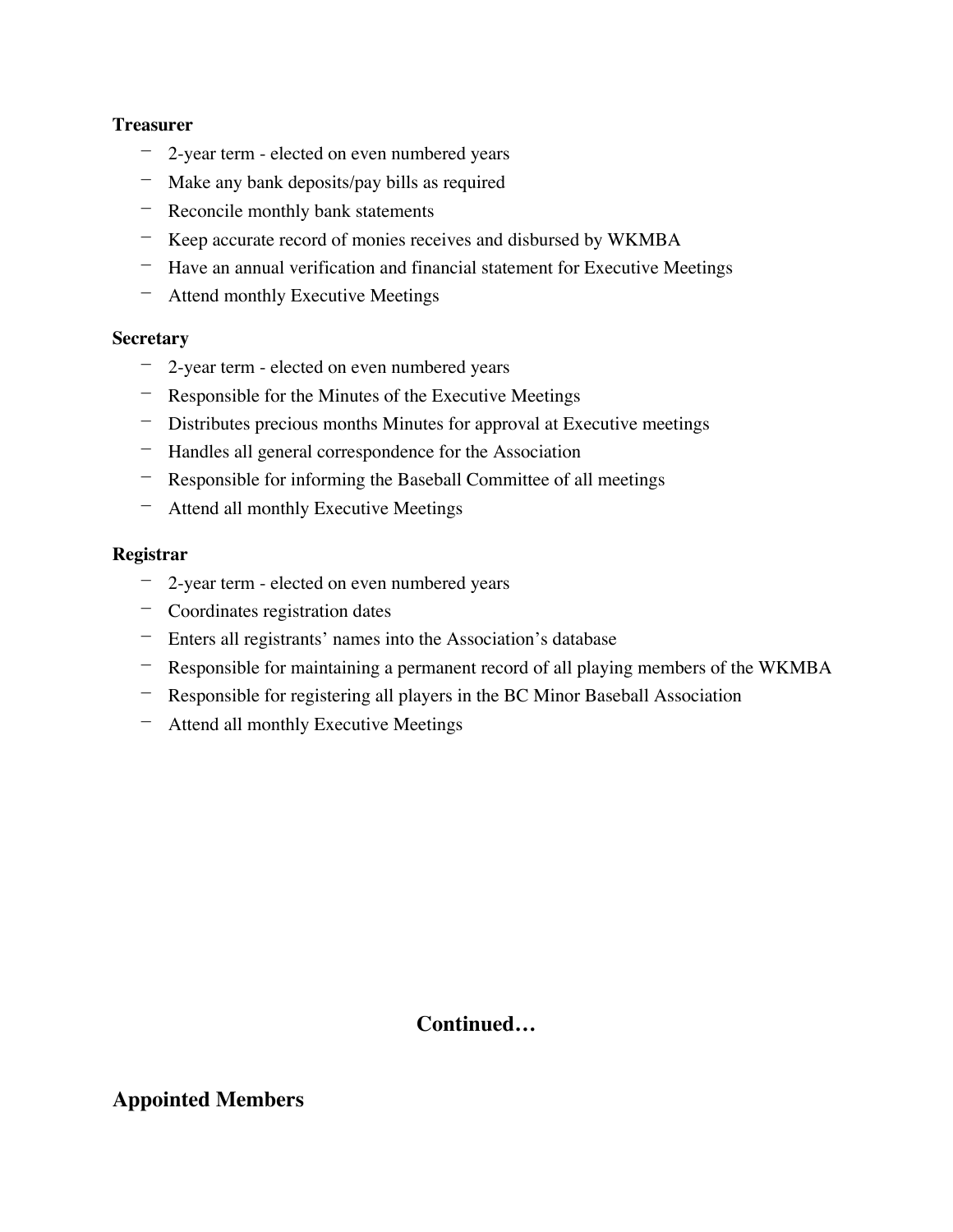## **Division Director**

- 1-year term appointed by the Executive Body
- Assists in the recruiting and training of coaches
- Responsible for organization of teams and scheduling of season games in the Division (Some divisions may play in larger interlock)
- Ensures each team coach/manager within the division is aware of the association's policies and that such policies are followed
- Ensure all coaches and mangers have been approved by the Executive
- Liaises with Tournament Director to locate opportunities for Westside teams to participate in and/or host tournaments.
- Attend all monthly Executive meetings
- Be a member of the Discipline Committee Tournament Director
- 1 year term appointed by the Executive Body
- Coordinates with Division Directors to assist in locating opportunities for Westside teams to participate in local tournaments
- Liaises with and assists Division Directors to schedule tournament hosted by WMBA
- Streamlines collection of payment of tournament fees through treasurer
- Liaise with other local baseball associations regarding tournaments
- Attend monthly Executive meetings

## **League Coordinator**

- 1 year term appointed by the Executive Body
- Assumes any duties allocated by the President Responsible for all Division Directors in all aspects
- Attend monthly Executive Meetings
- Be a member of the Discipline Committee

## **Head Coach**

- 1 year term appointed by the Executive Body
- Liaise with other local associations to plan/coordinate coaches' clinics
- Plan and supervise training programs for all coaches and players within the Association
- Institute and maintain a high caliber of coaching ability in all divisions
- Attend monthly executive meeting

## **Uniform Director**